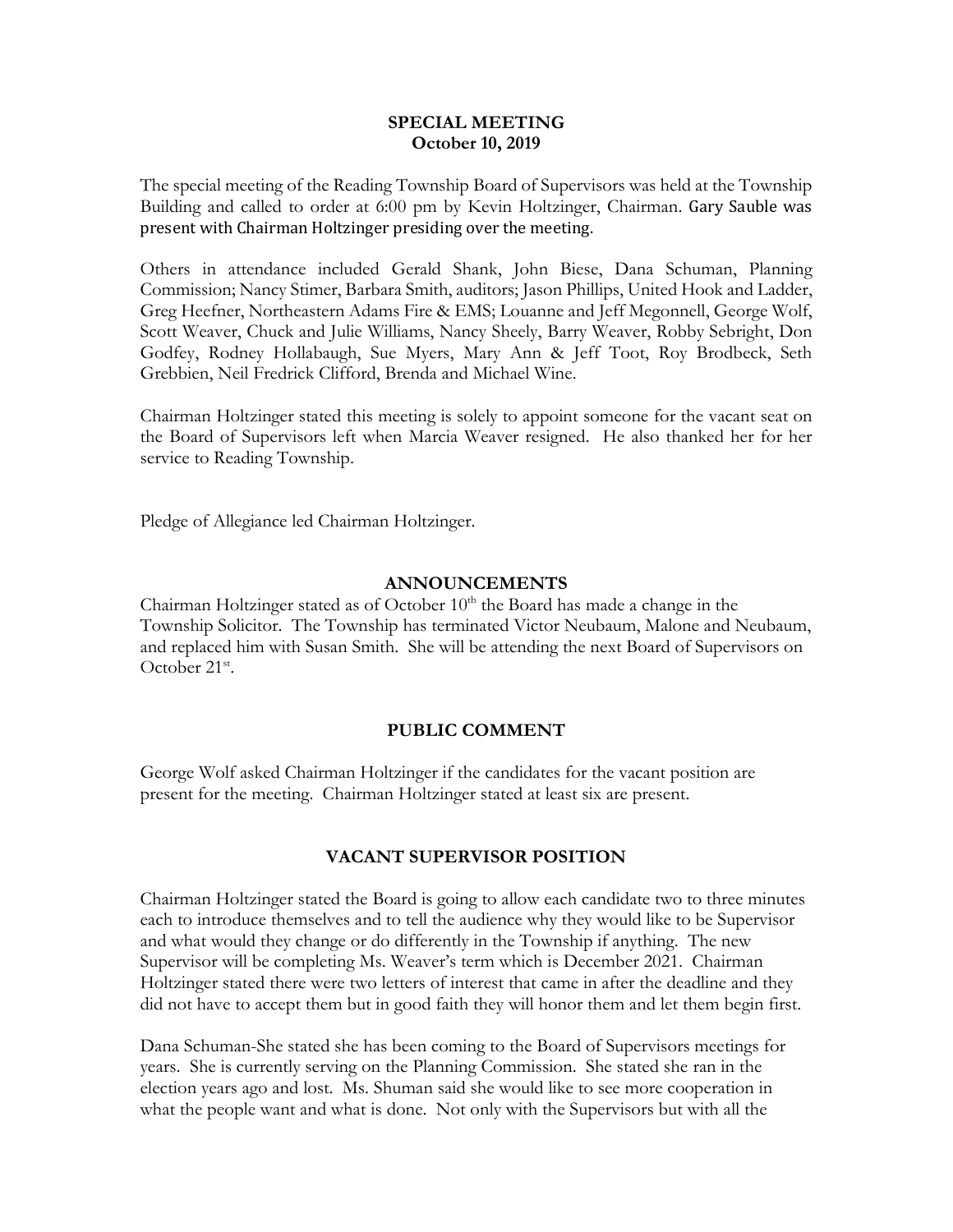Boards. She stated the Planning Commission has been looking into starting a recreation board and she would like to see something done with the ballfield that is currently on a standstill and she would like to get it moving along.

Bob Zangueneh was not present.

Roy Brodbeck-Mr. Brodbeck stated he has lived in Reading Township since 1962. He has thought about running for Supervisor numerous times but thought he would not have the time to serve but stated he does have the time now. He stated he does not know what is currently going on in the Township until he gets involved in the meetings. He wants to treat people fair and do things right and honest.

Neil Clifford-He also ran for Supervisor previously but lost the election. He stated the reason he wants to be Supervisor is to serve others. The one main thing he sees is the local representatives do not do anything about the property tax issue. Mr. Clifford stated he believes the Board of Supervisors could have an impact on this issue.

Seth Grebbien-Mr. Grebbien stated he too has run for the Supervisor position previously and lost. He currently serves on the Lake Meade Board for the past six years and various committees. He has been the treasurer for Lake Meade for the two years and has served on Planning Commissions in other Townships. The reason he would like to serve is because he enjoys his community and Reading Township and he has helped Lake Meade out with several issues. He is also the Judge of Elections for Reading Township. He would like to see Reading Township continue to modernize and grow.

Robert McKee was not present.

Greg Heefner-Mr. Heefner stated he has lived in Reading Township since 1991. Serving as line officer for what was Lake Meade but is now Northeast Adams, has been vice president of the board for that fire company, helping the board of Lake Meade Property Association, and has been involved in the Township since Paul Bart was on the Board. Mr. Heefner stated he is interested in the position to see if it would be something he may be interested in for the future. He would like to see a little more growth in the Township and keep costs down.

Jeff Toot-Mr. Toot stated he was borough manager and public works operator in Dover Borough for nine years. In that position he had three employee's working under him, and he had experience in building streets, cindering and snow plowing. Mr. Toot stated he was also the Zoning Officer there as well as a certified wastewater operator. He feels he is qualified because he has worked for Townships and Boroughs for thirteen years. Mr. Toot stated he is semi-retired and would like to help the Township. He would like to keep the taxes down and make the Township moderately grow.

Chairman Hotzinger thanked all the applicants and adjourned into Executive Session to review applicants' letter of interest.